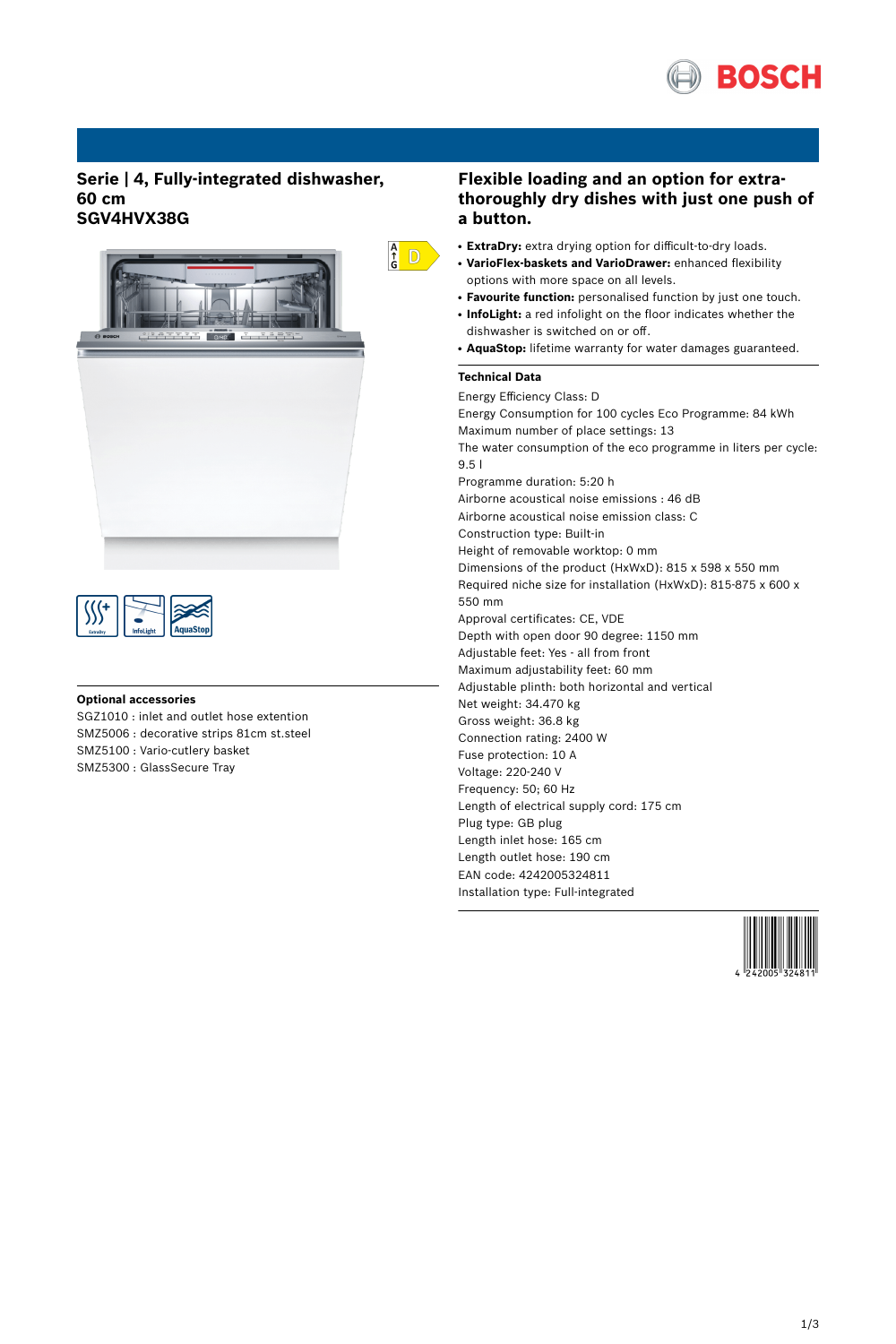

**Serie | 4, Fully-integrated dishwasher, 60 cm SGV4HVX38G**

# **Flexible loading and an option for extrathoroughly dry dishes with just one push of a button.**

### **New for 2021**

## **Performance**

- Energy Efficiency Class<sup>1</sup>: D
- Energy<sup>2</sup> / Water<sup>3</sup>: 84 kWh / 9.5 litres
- Capacity: <sup>13</sup> place settings
- Programme duration<sup>4</sup>: 5:20 (h:min)
- Noise level: <sup>46</sup> dB(A) re <sup>1</sup> pW
- Noise Efficiency Class: <sup>C</sup>

#### **Programmes / functions**

- <sup>6</sup> programmes: Eco <sup>50</sup> °C, Auto 45-65 °C , Intensive <sup>70</sup> °C, Express 65°, Glass 40 °C, Favourite
- Default favourite programme: Pre-Rinse
- <sup>3</sup> special options: Extra Dry, Half Load, SpeedPerfect+
- Machine Care

### **Flexible design elements**

- VarioFlex baskets
- VarioDrawer loading of cutlery on 3rd level
- <sup>3</sup> stage Rackmatic height-adjustable top basket
- Low friction wheels on bottom basket
- Rack Stopper to prevent derailing of bottom basket
- <sup>2</sup> foldable plate racks in top basket
- <sup>4</sup> foldable plate racks in bottom basket
- Upper rack cup shelf

#### **Innovations and technology**

- Heat exchanger.
- DosageAssist detergent dispenser
- EcoSilence BLDC drive
- Automatic detergent detection
- Aqua and loading sensor
- AquaMix Glass protection system

### **Design features**

- Push button top edge controls
- InfoLight (Red) Light projection on the floor
- Time delay (3, <sup>6</sup> or <sup>24</sup> hours)
- Acoustic end of cycle indicator, Time remaining indicator (min), water inlet indicator
- AquaStop: Bosch warranty in case of water damage for the lifetime of the appliance. Please find warranty terms

under https://www.bosch-home.co.uk/customer-service/careprotection-and-parts/additional-warranties

- Self-cleaning filter system with <sup>3</sup> piece corrugated filter
- Large item spray head, steam protection plate
- Stainless steel/Polinox interior
- Dimensions (HxWxD): 81.5 x 59.8 x 55cm
- *¹ Scale of Energy Efficiency Classes from A to G*
- *² Energy consumption in kWh per 100 cycles (in programme Eco 50 °C)*
- *³ Water consumption in litres per cycle (in programme Eco 50 °C)*
- *⁴ Duration of programme Eco 50 °C*